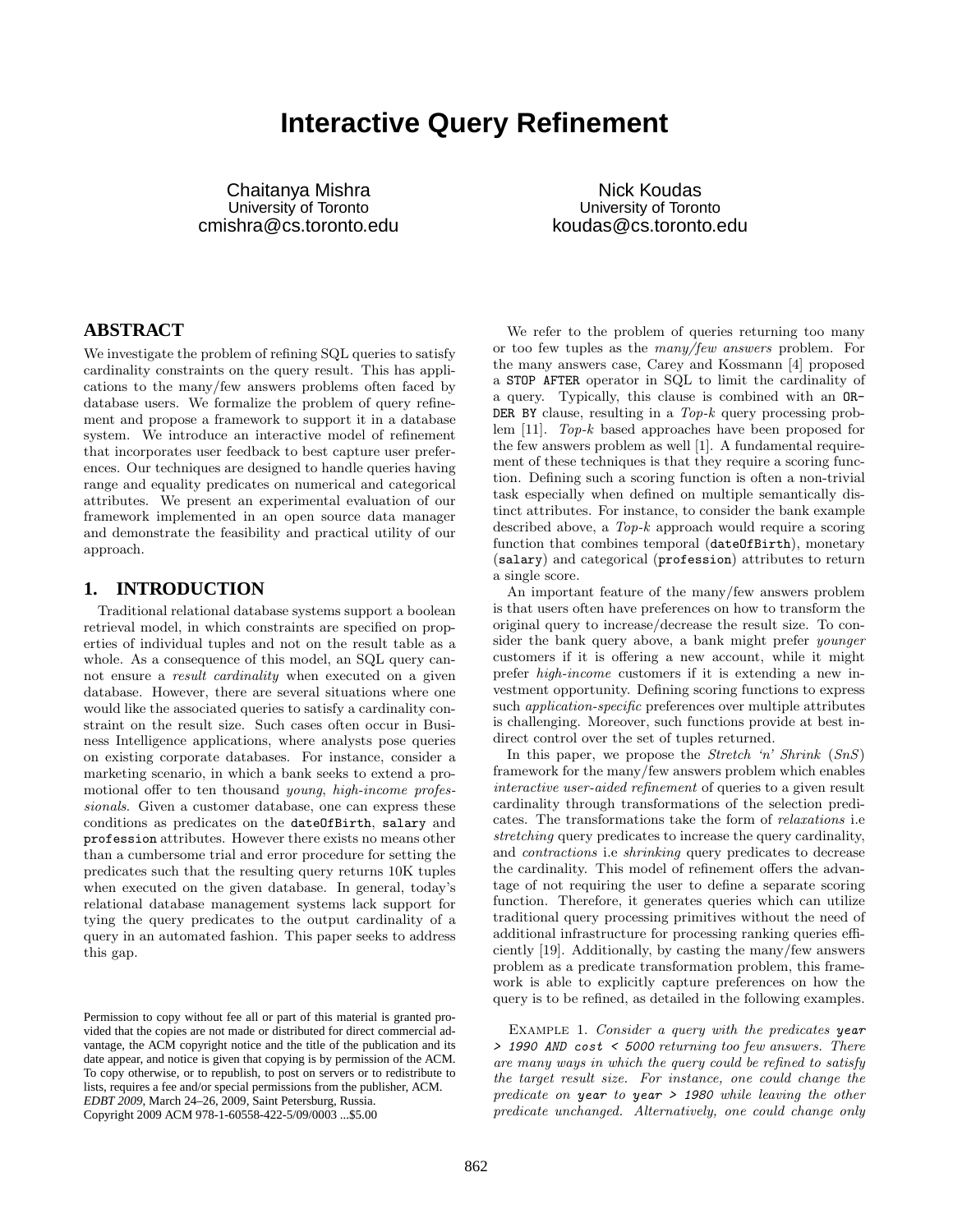the predicate on cost to cost  $\leq$  7000. Or, both the predicates could be modified together to year > 1987 AND cost < 6500. Each of these choices involves relaxing one or more of the predicates i.e increasing the selectivity of the predicates.

Similarly, for the case of categorical predicates:

EXAMPLE 2. Consider a query with predicates country  $=$  'USA' AND state = 'California', returning too many answers. This query could be refined by adding additional predicates such as  $city = 'Santa$  Cruz' OR city = 'Mil $pitas'$  or predicates city = 'San Francisco' AND Zip = '94112'. These additional predicates further constrain the results returned by the query and reduce its cardinality to the target answer size.

These examples illustrate that there might be multiple queries that satisfy the result cardinality constraint. Our goal in this paper is to provide a navigational framework that enables users to interactively refine queries as per their preferences. We make the following contributions in this work:

- We formally define the problem of query refinement for queries with range and/or equality predicates which return too many or too few answers.
- We introduce the  $SnS$  framework for *Interactive Query* Refinement which encompasses all the cases outlined above. SnS supports a novel model of query refinement which keeps a user "in the loop" guiding one towards a query that best satisfies the target cardinality.
- We describe the sampling and indexing procedures underlying SnS, which are designed to aid accurate and efficient query refinement. We present an implementation and evaluation of the framework in a database system, demonstrating its practical utility.

# **2. RELATED WORK**

There has been some research on modifying query predicates with the intent to relax the query and generate more answers. Chaudhuri [5] introduced a formal model for modifying SQL queries in order to increase their output cardinality. Similarly, Chu and Chen [10] also defined a formal model of query relaxation using a type abstraction hierarchy on attributes, and proposed an extension (CSQL) of SQL to specify such queries. However, both of these are primarily formal models, and the papers do not investigate issues in practically realizing such models, especially with respect to ensuring a target cardinality. More recently, Kadlag et al. [21] introduced algorithms for relaxing multiple predicates using multidimensional histograms. However, their technique is does not consider join queries, nor does it incorporate user preferences.

The typical solution proposed in the literature to handle the many answers problem is to utilize scoring functions and return only the  $Top-k$  ranked results [11, 7]. The primary problem with this approach is the requirement of a scoring function which may not be readily available. In addition, Top-k query processing is typically performed over single tables; optimizing  $Top-k$  queries over joins is a challenging problem [19]. An alternative approach, used in the many answers case, is to compute the skyline of the query results [2].

However, skyline computation over joins is expensive and predicting the size of the skyline is difficult [13, 6].

There has been much research on detecting and relaxing queries with empty results. Agrawal et al. [1] introduced a technique utilizing ranking algorithms in this context. More recently Luo [23] proposed a method for detecting empty result queries using information collected from previously executed queries. This technique, which uses materialized view matching cannot be generalized to the few answers problem though. Similarly, Koudas et al. [22] introduce a technique for relaxing an empty query by computing the set of results which are closest to the original query as per skyline semantics. However, the method requires expensive skyline computation and cannot provide guarantees on the relaxed result size. In the context of text search, Fontoura et al. [12] recently introduced a model of query relaxation along multiple hierarchical taxonomies. However, their model incorporates a cost based procedure for relaxation, and does not incorporate individual user preferences on query relaxation.

Recently, there has been increasing interest in the problem of generating targeted test queries that satisfy cardinality constraints on multiple intermediate subexpressions [3, 26]. This paper extends the applicability of such frameworks by adding support for categorical predicates, and introducing techniques for incorporating user preferences.

# **3. PRELIMINARIES**

## **3.1 Model**

Consider a conjunctive SPJ (Select-Project-Join) query Q with selection predicates. We consider selection predicates to include range  $(<, \leq, >, \geq)$  and equality (=) predicates. Each predicate can be defined on a numeric or categorical domain. We consider a numeric domain to be any domain on which a range predicate is defined. In the rest of the paper, for ease of presentation, we assume that the numeric domain is the domain of integers, although our techniques work for general numeric domains.

Unlike numeric domains, categorical domains permit only equality predicates. In this paper, we consider the class of hierarchical categorical predicates. Categorical predicates in databases often implicitly express hierarchies e.g (Country, State, City, Street, No.) or (Genre, Artist, Song). Each attribute is thus at some level of a hierarchy, with the root at the smallest level. For instance, Country is at level 1, and Street is at level 4. We define the level of a categorical hierarchical predicate to denote the maximum level at which a predicate is defined on the hierarchy. Thus Country = 'US' and State = 'FL' has a level of 2.

We assume knowledge of the hierarchies defined by a database schema. Such hierarchies can be specified by the user or the schema designer. We note that the presence of hierarchies is a feature and not a requirement of SnS framework. In the absence of information about hierarchies, we treat each attribute as a single level hierarchy by itself.

Given query  $Q$ , and a target result cardinality  $k$ , we generate a new query  $Q'$  by refining the selection predicates of Q. We term the predicate transformations that increase the cardinality of Q as relaxations, and the transformations that decrease the cardinality as contractions. We next define the rules for relaxing and contracting numeric and categorical predicates.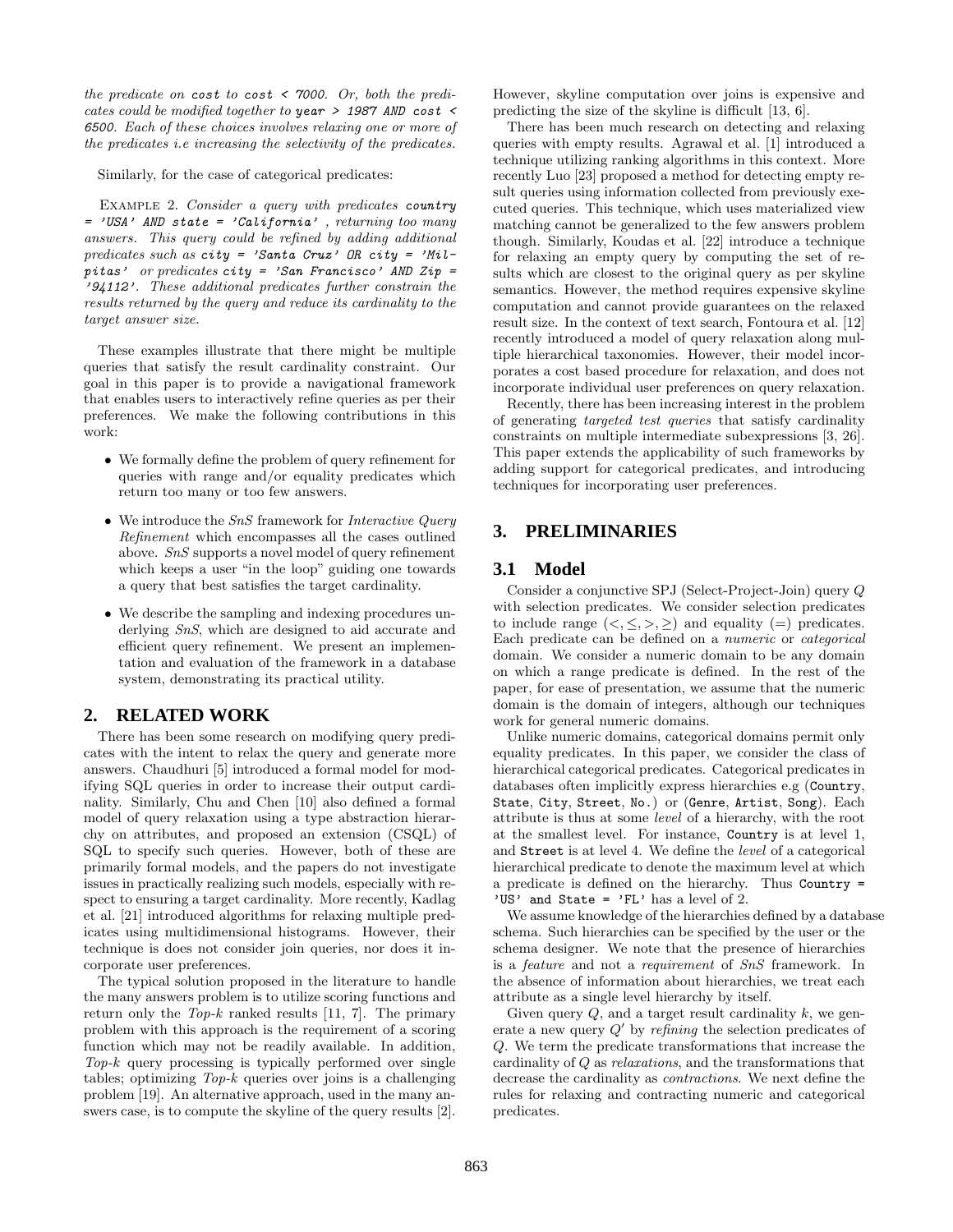## *3.1.1 Numeric Predicate Refinement*

Consider a numeric predicate  $P_i : x_i \leq C_i$ . A relaxation of  $P_i$  is any predicate  $P'_i$ :  $x_i < C'_i$  s.t  $C'_i \geq C_i$ . Effectively, we have  $P_i \subseteq P'_i$ . Likewise, a *contraction* of  $P_i$  is any predicate  $P'_i: x_i \leq C'_i$  such that  $C'_i \leq C_i$  i.e  $P'_i \subseteq P_i$ .

We can convert any predicate on a numeric domain to a predicate of the form  $x_i \leq C_i$ . For instance, a predicate  $x_i > C_i$  can be transformed into  $-x_i < -C_i$ . We consider range predicates of the form  $C_i^l < x_i < C_i^u$  as two separate predicates  $-x_i < -C_i^l$  and  $x_i < C_i^u$ . In the rest of the paper, for ease of exposition, we assume that the numeric predicates have been appropriately transformed into predicates of the form  $x_i < C_i$ .

#### *3.1.2 Hierarchical Categorical Predicate Refinement*

We would like to define relaxation and contraction to generate supersets and subsets (respectively) of the original hierarchical predicate in an analogous fashion to numeric predicates. In the following, we use as a running example the predicate: Country = 'US' and State = 'FL'.

Hierarchical Relaxation: We consider two notions of relaxation, namely Expansion and Roll-up. Expansion denotes the process of *disjunctively* adding additional predicates at the current level of the hierarchical predicate. Thus, we can expand the example predicate to  $Country = 'US'$ and ( State =  $'FL'$  OR State =  $'CA'$  ). Likewise,  $roll-up$ is the process of removing all predicates from the current level of the hierarchy. Thus, the example predicate can be rolled up to obtain Country =  $'US'$ . We note that this notion of roll-up is analogous to the roll-up operation on data cubes.

Hierarchical Contraction: Similar to the forms of relaxation discussed above, we consider two notions of contraction, namely shrinking and drill-down. Shrinking is the inverse operation of expansion, in which predicates are removed from a disjunction at the current level of the hierarchy. Drill-down is the inverse operation of roll-up, in which additional predicates are added conjunctively at the next level of the hierarchy. The example predicate can be drilled down to obtain Country =  $'US'$  and State =  $'FL'$ and  $City = 'Main'.$ 

#### **3.2 Problem Definition**

We have defined notions of relaxation and contraction for numeric and categorical domains. We refer to each numeric predicate or categorical hierarchy as a dimension of the query.

Example 3. The query: Select \* from T Where weight  $<$  120 and age  $<$  40 and country =  $'US'$  and state =  $'FL'$ has 3 dimensions, one for each of the two range predicates and one for the hierarchy (Country, State,  $\ldots$ )

A query is therefore relaxed or contracted along its dimensions. We use d to represent the number of dimensions of a query. We now define the problem of *Query Refinement* as:

DEFINITION 1. Query Refinement Problem: For a given SPJ query Q, and a target result cardinality k on database  $D$ , generate a query  $Q'$  satisfying the following conditions.  $(i)$   $Q'$  is generated by using either only relaxations or only

contractions along the dimensions of  $Q$ . (ii)  $Q'$  when executed on D returns k tuples in its result. (iii) There is no other query  $Q''$  satisfying conditions (i) and (ii) such that the user prefers  $Q''$  over  $Q'$ .

We note that the requirement of using only relaxations or only contractions (Condition  $(i)$ ) is to prevent predicate refinements that cancel each other out. Additionally, it ensures that the space of possible refinements can be bounded, since otherwise one could transform any query to any other query using these transformations. Effectively, when Q is estimated to return fewer tuples than  $k$ ,  $Q$  is relaxed; when Q returns too many tuples, it is contracted.

#### *3.2.1 The Need for Approximation*

Condition  $(ii)$  in problem definition above requires the generation of a query that returns exactly  $k$  tuples. This may be difficult since there might be no query that exactly satisfies the target cardinality. Consider a simple selection query with only a single predicate  $x < 20$  on column x containing 100 distinct values  $(1, \ldots, 100)$ , with each value having a frequency of 10. In this case, if the target cardinality is 505 tuples, the best one can do is to refine the predicate to  $x < 52$  to obtain 510 tuples. Additionally recent results show that the problem of generating a query that satisfies an output cardinality is hard to solve exactly [3] or to approximate to within a constant absolute or relative error [26]. As a consequence, our framework enables useraided exploration of the search space to return a query that best captures user preferences, with an acceptable (for the user) error in output cardinality.

#### **3.3 Terminology**

Given a query  $Q$  with  $d$  dimensions, we define boundaries within which the predicate along a given dimension can be relaxed or contracted. This is captured by the notions of maximal relaxations and contractions, as defined next.

DEFINITION 2. [Maximal Relaxation] (numeric) Given a numeric predicate  $P_i : x_i < C_i$ , its maximal relaxation is a predicate  $P_i^m: x_i < C_i^m$  such that (i)  $C_i^m \geq C_i$ . (ii) The refinement  $Q'$  of  $Q$  produced by refining only the predicate  $P_i$ to  $P_i^m$  is estimated to return at least k tuples. (iii) There is no predicate  $P_i^{m'}$ :  $x_i < C_i^{m'}$  such that  $C_i^{m'} < C_i^{m}$  and  $P_i^{m'}$ satisfies conditions  $(i)$  and  $(ii)$ . In the absence of a predicate satisfying all three conditions, the maximal relaxation is set to  $x_i < \infty$ .

Effectively, for a numeric predicate, the notion of a maximal relaxation defines the boundary upto which one could relax the predicate to satisfy the target cardinality. If the predicate is relaxed further, other predicates must be contracted, violating the requirement of using only relaxations or only contractions.

An analogous notion of maximal contractions can similarly be defined for numeric predicates. A maximal contraction bounds how much one can contract a given numeric predicate to obtain the target cardinality. We use the term maximal transformation as a generic term for maximal relaxations and contractions (depending on whether the query is to be relaxed or contracted), and denote its value as  $P_i^m: x_i < C_i^m$  or (where the context is clear) as just the constant  $C_i^m$ .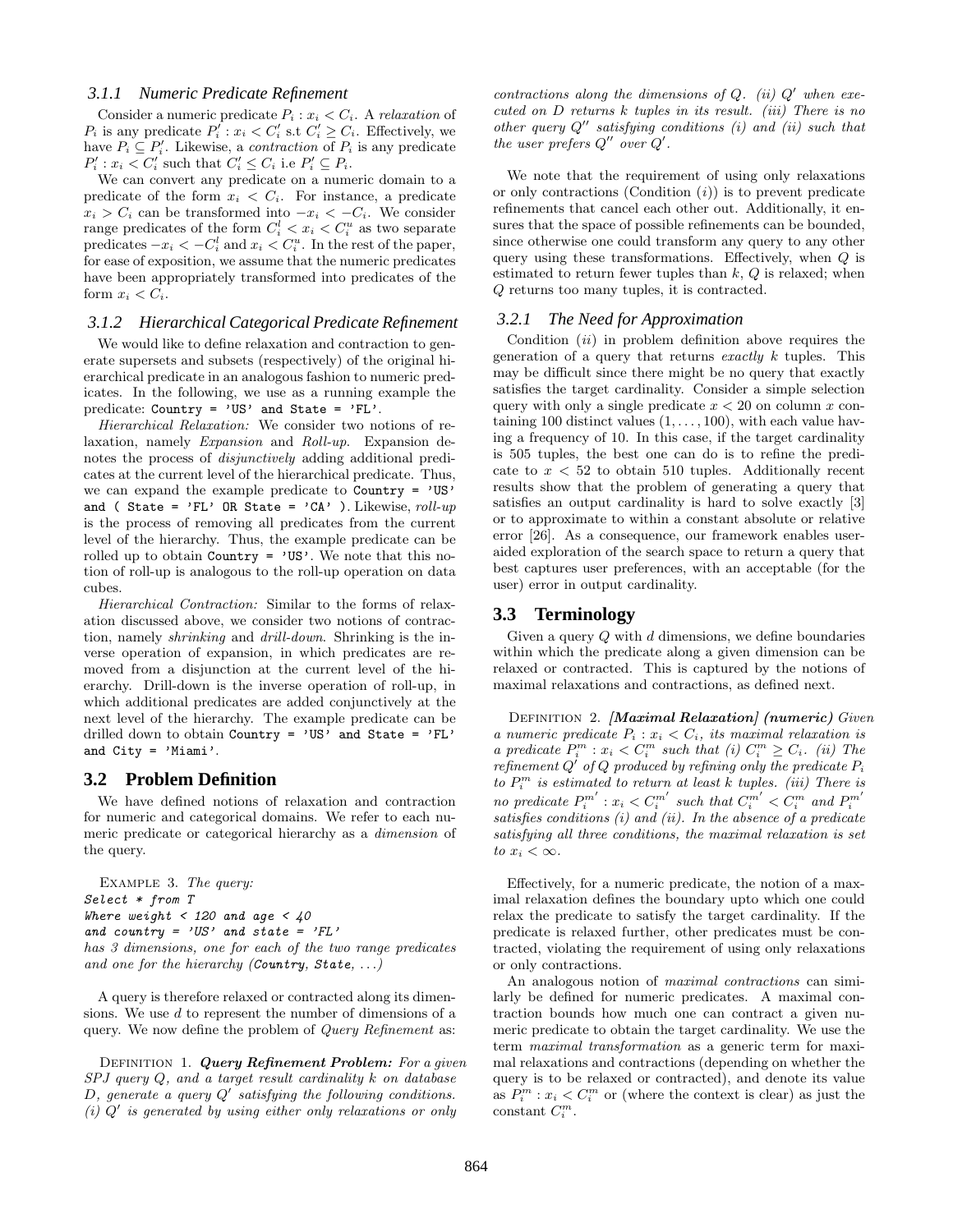DEFINITION 3. [Maximal Relaxation] (categorical) Given a hierarchical categorical predicate  $P_i : x_{i1} = C_{i1} \wedge \ldots \wedge x_{i1} =$  $C_{il}$  having a level l, its maximal relaxation is a predicate  $P_i^m: x_{i1} = C_{i1} \wedge \ldots \wedge x_{il^m} = C_{il^m}$  such that: (i) The new level  $l^m \leq l$ . (ii) The refinement Q' of Q produced by refining only the predicate  $P_i$  to  $P_i^m$  is estimated to return at least k tuples. (iii)  $P_i^m$  is a roll-up of  $P_i$ . (iv) There is no predicate  $P_i^{m'}$  that satisfies conditions (i) - (iii), and has  $\mathcal{L}^{m'} \geq \mathcal{L}^m$ . In the absence of such a predicate, the level of the maximal relaxation is set to 0.

Similar to the case of numeric predicates, maximal relaxations for hierarchical categorical predicates bound the level upto which the predicates along the dimension can be rolled up. However, the analogous notion of maximal contraction is not defined for categorical hierarchies due to the multiple possible paths for drilling down a hierarchy.

Given these definitions of maximal relaxations and contractions, we next define two queries at the core of our refinement procedures.

DEFINITION 4. *[Extended Query]*  $Q^e$  : Given a query Q with d dimensions, the extended query  $Q^e$  is the query which returns tuples satisfying the predicates of Q along at least  $d-1$  of the d dimensions.

EXAMPLE 4. The extended query for the query in Example 3 is

```
Select * from T where
```
(age  $\langle 40 \text{ and country} = 'US' \text{ and state} = 'FL') \text{ OR}$ (weight < 120 and country = 'US' and state = 'FL') OR (weight  $\langle$  120 and age  $\langle$  40)

Observe that  $Q^e$  is a superset of  $Q$ ;  $Q^e$  is also a superset of any query generated by relaxing Q along only one dimension.

DEFINITION 5. *[Bounding Query]*  $Q^b$  *: Given a query*  $Q$  with  $d$  dimensions, the bounding query  $Q^b$  is a refinement of Q with the predicates along each dimension maximally relaxed.

If Q is to be contracted,  $Q^b$  is identical to Q, and is therefore a superset of all queries generated by contracting the predicates of Q. If Q is to be relaxed,  $Q<sup>b</sup>$  is a superset of any query  $Q'$  satisfying the target cardinality constraint, where  $Q'$  is generated by relaxing the predicates of  $Q$ . Therefore the bounding query  $Q^b$  bounds all possible solutions to the query refinement problem.

EXAMPLE 5. If the query in Example  $\beta$  is to be relaxed, a possible bounding query is: Select \* from T Where weight  $<$  170 and age  $<$  60

and country =  $'US'$ 

with the values in bold text indicating the maximal relaxations along each of the three dimensions.

The bounding query  $Q^b$  bounds the search space for refinements of Q that satisfy the target cardinality constraint. Generating  $Q^b$  requires computation of maximal relaxations along each dimension of Q. The maximal relaxations can be computed by utilizing the extended query  $Q^e$ , which is a superset of all queries that relax Q along only one dimension. Before we describe our procedures for performing such computations, we outline the cardinality estimation scheme underlying our framework.

## **3.4 Cardinality Estimation Scheme**

Our query refinement framework requires fast and accurate cardinality estimates for any potential refinement  $Q'$ of the original query Q. These estimates could be obtained from the cardinality estimation component of the database system. However, such estimates are often incorrect, especially for queries with multiple joins and selection predicates [20]. The accuracy of refinement directly depends on the cardinality estimation scheme deployed. Therefore, we utilize sampling based estimators for cardinality estimation. In order to avoid sampling repeatedly for each refinement considered, we deploy a Superset Sampling Estimator (SSE) which provides fast and accurate cardinality estimates.

Consider an SPJ query  $Q^s$ , which we term as a *superset* query. Given  $Q^s$ , SSE provides cardinality estimates for any query  $Q' \subseteq Q^s$  to within an error  $\epsilon |Q^s|$  with high probability. We next describe  $SSE$  if  $Q<sup>s</sup>$  is a single relation or a join query.

## *3.4.1 Single Relation Queries*

Suppose  $Q^s$  is a selection query on a single relation A. Since  $Q^s$  is defined on a single relation A, a random sample of  $Q^s$  can be obtained by sampling from the underlying relation  $A$ , and applying the predicates of  $Q^s$ . We wish to specify guarantees for using this random sample for estimating the cardinality of any query  $Q' \subseteq Q^s$ .

A range space is a set system, defined by a set  $P$  and a set of subsets  $\mathcal R$  (ranges) of P. In our current problem setting, the set  $P$  is the superset query  $Q^s$  while the ranges are all possible queries  $Q' \subseteq Q^s$ . An  $\epsilon$ -approximation  $E_P$  of a set P for a range space R has the property that for any  $R \in \mathcal{R}$ 

$$
\left| \frac{|P \cap R|}{|P|} - \frac{|E_P \cap R|}{|E_P|} \right| \le \epsilon
$$

An  $\epsilon$ -approximation E thus guarantees selectivity estimation to within a  $1 \pm \epsilon$  interval. The following lemma of Vapnik and Chervonenkis [27, 16] links the size of a random sample of a set, and the error guarantee obtained using the sample for approximate range counting.

Lemma 3.1. For any range space with finite VC dimension, a random sample of size  $O(\frac{1}{\epsilon^2} \log \frac{1}{\epsilon \delta})$  is an  $\epsilon$ -approximation with probability  $1 - \delta$ .

This Lemma provides guarantees on the size of the random sample of  $Q^s$  required to estimate the cardinality of any query  $Q' \subseteq Q^s$  to within  $\epsilon |Q^s|$  with high probability. We note that this random sample needs to be computed only once, and can then be kept in memory.

#### *3.4.2 Join Queries*

The SSE procedure for a single relation query relies on the fact that one can easily obtain random samples of a base relation. If the superset query  $Q^s$  is a join query over multiple relations, then obtaining a uniform random sample of  $Q^s$  is known to be difficult [8].

However, utilizing random samples of base relations for join cardinality estimation is a well known technique in database literature [14]. In this work we deploy the  $t\_index$  join cardinality estimation scheme [14] which obtains a random sample from the outer relation, and joins it with indexes on the other relations. We note however, that SSE for joins can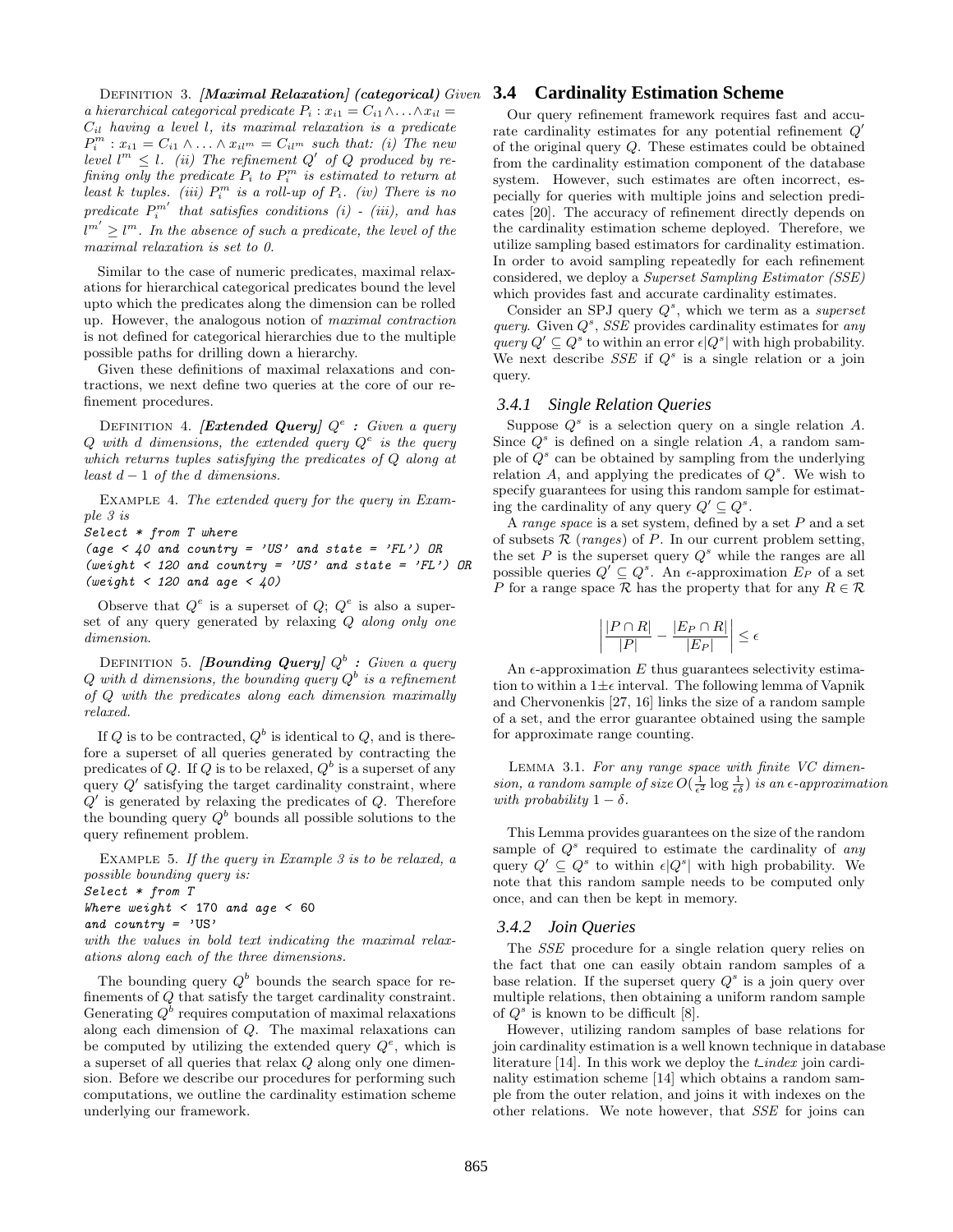utilize any alternative sampling based join cardinality estimation scheme as well.

If a random sample of the outer relation of size  $n$  tuples joins with the inner indexes to produce  $n_{join}$  tuples, the cardinality of the join can be estimated as  $n_{join} \times N_{outer}/n$ where  $N_{outer}$  is the size of the outer relation. In terms of selectivity, Haas et al. [14]. show that, under certain assumptions, if  $\mu$  is the actual selectivity of the join, and  $\mu_n$ is the estimated selectivity after  $n$  tuples have been read, then:

$$
P\{|\mu_n - \mu| \le \epsilon \mu\} \approx 2\phi\left(\frac{\epsilon\mu\sqrt{n}}{\sigma}\right) - 1\tag{1}
$$

when *n* is large and  $\epsilon \sqrt{n}$  is small.  $\sigma^2$  is the variance and  $\phi$ is the c.d.f for a standardized normal random variable.

The  $t\_index$  procedure described here provides a useful means to obtain accurate cardinality estimates for any join query. However, the cost of performing such estimation can be prohibitively high if a join is performed with the inner indexes for each query for which a cardinality estimate is required. Instead,  $SSE$  executes the  $t\_index$  procedure only once for the superset query  $Q^s$ . The tuples produced by this procedure are stored in an in-memory data structure. This set of tuples serves as an  $\epsilon$ -approximation  $E_{\mathcal{Q}^s}$  for estimating the cardinality of any query  $Q' \subseteq Q^s$  to within  $\epsilon |Q^s|$  with confidence bounds derived from Equation 1.

Given a superset query  $Q^s$ , a target error bound  $\epsilon$ , and a confidence probability  $1 - \delta$ , an invocation of SSE with  $Q^s$ i.e  $SSE(Q<sup>s</sup>)$  generates an  $\epsilon$ -approximation  $E_{Q<sup>s</sup>}$  for the purposes of estimating the cardinality of all queries  $Q' \subseteq Q^s$ . The primary advantage of utilizing SSE is that one can tune the parameters to obtain estimates of desired accuracy, and avoid making any independence assumptions. Our query refinement framework invokes either of the two versions of SSE described here, depending on whether the original query is a single relation query or a join query.

## **3.5 The Stretch 'n' Shrink Framework**

We now provide a high level overview of the Stretch 'n' Shrink (SnS) framework for Interactive Query Refinement. SnS refines a query in two phases, with each phase utilizing the SSE procedure described in Section 3.4.

## *3.5.1 Phase 1: Computing Bounds*

The goal of the first phase is to:

- Estimate the cardinality of the original query Q and identify whether it is to be relaxed or contracted.
- Compute maximal relaxations and contractions along each dimension of Q and generate the bounding query  $Q^b.$

In order to perform such computation,  $SnS$  invokes  $SSE$ with the extended query  $Q^e$  as the superset query to generate an  $\epsilon$ -approximation  $E_{Q}e$ . Since the original query  $Q \subseteq Q^e$ , one can estimate the cardinality of Q using  $E_{Q^e}$ , and identify whether the query is to be relaxed or contracted. Maximal relaxations and contractions can similarly be computed using  $E_{Q^e}$ , since they correspond to queries which relax or contract the original query along only one dimension. SnS generates the bounding query  $Q^b$  by refining Q to its maximal relaxations along each dimension. We provide further details of the first phase in Section 4. We note that this phase does not require any user intervention.

#### *3.5.2 Phase 2: Query Refinement*

Phase 2 of SnS takes as input the bounding query  $Q^b$ computed in Phase 1.  $Q^b$  is guaranteed to be a superset of all possible refinements of  $Q$ . Therefore,  $SnS$  can invoke  $SSE$  with  $Q<sup>b</sup>$  as the superset query to compute an  $\epsilon$ -approximation  $E_{Q^b}$  which is utilized to estimate the cardinality of any query  $Q' \subseteq Q^b$ .

As illustrated in Examples 1 and 2, there might be multiple possible refinements of the original query that satisfy the target cardinality constraint. Therefore,  $SnS$  provides an interactive procedure which takes into account user feedback to refine the query as per one's preferences. There are two components of this interactive procedure:

- Index structures for cardinality estimation:  $SnS$ utilizes the in-memory set  $E_{Q^b}$  consisting of tuples produced by  $SSE(Q^b)$  to compute cardinality estimates for each possible refinement  $Q'$  considered by the procedure. For efficiency purposes, we devise indexing schemes over  $E_{\mathcal{O}^b}$  which are tailored to the needs of our refinement framework.
- Navigation Scheme: Our goal is to provide a means for users to interactively refine queries. Therefore, we devise user navigation schemes which enable one to explore the search space for refinements  $Q'$  that best capture one's preferences.

We provide further details of our index structures and navigation schemes for queries with only numeric, only categorical and both numeric and categorical predicates in Section 5.

## **4. PHASE 1: COMPUTING BOUNDS**

In Phase 1,  $SnS$  identifies whether the original query  $Q$ is to be relaxed or contracted, and computes maximal relaxations or contractions along all dimensions of Q. For this purpose, it generates the extended query  $Q^e$ , and invokes  $SSE(Q<sup>e</sup>)$  generating an in-memory  $\epsilon$ -approximation  $E_{Q^e}$ .  $E_{Q^e}$  can be utilized to estimate the cardinality of Q, since  $Q \subseteq Q^e$ . Additionally,  $E_{Q^e}$  enables computation of the maximal relaxations and contractions of Q as described next.

## **4.1 Maximal Transformations (Numeric)**

Consider a numeric predicate  $P_i : x_i \leq C_i$ . The  $SnS$ framework computes its maximal transformation  $P_i^m : x_i$  $C_i^m$  through procedure  $MaxTrans$  illustrated as Algorithm 1. In order to compute  $P_i^m$ , the procedure requires as input the predicates along the remaining  $d-1$  dimensions of the original query, with dimension i set as unknown. MaxTrans performs a binary search between the lower  $(C_i^l)$  and upper  $(C_i^u)$  bounds of the domain of dimension i. For each value val considered, the procedure refines predicate  $P_i$  to  $x_i < val$ , and invokes the cardinality estimation component (encapsulated as CardEst) to obtain a cardinality estimate for the resulting query.

 $MaxTrans$  returns a value  $C_i^m$  such that Q with predicate  $P_i$  refined to  $x_i \leq C_i^m$  best satisfies the target cardinality constraint. This value is then compared to the original value  $C_i$  of the predicate. If  $C_i^m \geq C_i$ ,  $P_i^m$  is the maximal relaxation along dimension *i*; if  $C_i^m \leq C_i$ , the query is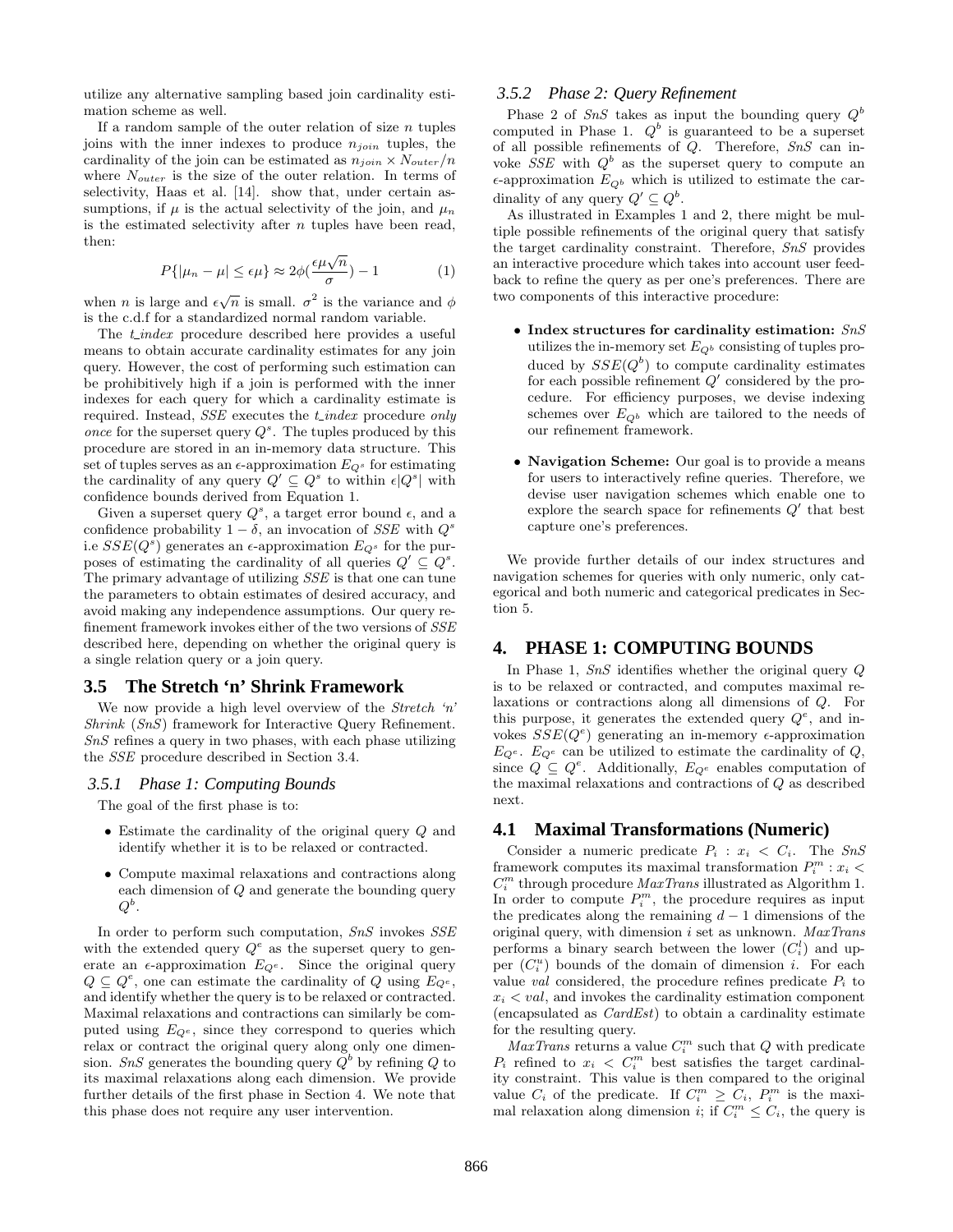#### Algorithm 1 Binary Search for Maximal Transformations

Var D: Database Var Q: Query Var k: Target MaxTrans(Point p)  $i =$  UnknownDimension $(p)$ .  $\min = C_i^l$ Set min, and max  $\max = \overline{C}_i^u$ to domain boundaries while  $(min \leq max)$  do val =  $(\text{min}+\text{max})/2$ <br>  $p[i]$  = val New value on dim i  $Q' = \text{GenQuery}(p)$ .  $\text{Est} = \text{CardEst}(\dot{Q}', D);$ Est. card. of resulting query if  $\mathrm{Est} < k$  then  $min = val$ else if  $(Est > k)$  then  $max = val$ else return  $C_i^m = \text{val}$ end if end while  $End of loop for binary search$ return  $\mathbb{C}^m_i$  $=$  val



Figure 1: Maximal relaxations and contractions for numeric predicates

to be contracted, and  $P_i^m$  is the maximal contraction along dimension  $i$ .

The CardEst procedure utilizes the  $\epsilon$ -approximation  $E_{Q^e}$ for cardinality estimation. Consider for instance the 2 predicate query shown in Figure 1 with predicates  $A.x < C_x \wedge$  $B.y < C_y$ . The extended query has predicates  $A.x < C_x$   $\vee$  $B.y < C_y$  which divide  $Q^e$  into three regions O,  $O_x$  and  $O_y$  as shown in Figure 1. Observe that one only requires the tuples of  $E_{Q^e}$  in the region  $O + O_x$  in order to compute the maximal transformation  $C_x^m$  along A.x; likewise one can compute  $C_y^m$  using the region  $O+O_y$ . More generally, for a *d* dimensional query,  $SnS$  computes  $C_i^m$  by considering only the tuples in  $E_{Q^e}$  which satisfy the predicates along the remaining  $d-1$  dimensions. These tuples are used to construct an exact histogram sorted along dimension  $i$ in memory. The MaxTrans procedure effectively performs a binary search on this histogram as accessed through the CardEst wrapper function.

## **4.2 Maximal Relaxations (Categorical)**

Consider a hierarchical categorical predicate  $P_i : x_{i1} =$  $C_{i1} \wedge \ldots \wedge x_{il} = C_{il}$ . As with numeric predicates, one can compute the maximal relaxation along dimension  $i$  by considering the tuples in  $E_{Q^e}$  which satisfy the predicates along all  $d - 1$  remaining dimensions. For example, given the extended query from Example 4, one only needs to consider tuples which satisfy the predicates weight < 120 and age  $< 40.$ 

For each such tuple  $t$ ,  $SnS$  computes the maximum level  $l_t$  such that t satisfies all predicates of  $P_i$  with level  $\leq l_t$ . Thus, a tuple that satisfies all levels of  $P_i$  has a  $l_t = l$ , while a tuple that fails to satisfy even  $x_{i1} = C_{i1}$  has  $l_t = 0$ . For the hierarchical predicate considered in Example 4,  $l_t = 2$  if the tuple satisfies country = 'US' and state = 'FL';  $l_t = 1$  if it satisfies only country = 'US', with  $l_t = 0$  otherwise.

SnS maintains a counter  $N(i)$  for each level  $0 \leq i \leq l$ of the hierarchical predicate. For each tuple  $t$  generated by  $SSE(Q<sup>e</sup>)$  which satisfies all remaining  $d-1$  dimensions,  $SnS$ computes  $l_t$  and increments  $N(i)$  for all  $0 \leq i \leq l_t$ . At the end of the SSE procedure, these counts are scaled up as per the sampling percentage. The level of the maximal relaxation is the level  $l_m$  such that  $N(l_m) \geq k$  and either  $l_m = l$ or  $N(l_m+1) < k$ . Accordingly  $P_i^m : x_{i1} = C_{i1} \wedge \ldots \wedge x_{il^m} =$  $C_{ilm}$  is the maximal relaxation along dimension i. If no such predicate is identified,  $SnS$  sets  $l_m = 0$  i.e the resulting bounding query  $Q^b$  has no predicate on dimension i. For the example predicate, if  $N(2) = 20K$ ,  $N(1) = 60K$  and  $N(0) = 200K$ , and the target cardinality is 50K, then the level of the maximal relaxation is 1 i.e the maximal relaxation is the predicate country='US'.

Given a query Q with numeric and/or categorical predicates, SnS simultaneously computes the maximal relaxations/contractions along all dimensions of Q with a single invocation of  $SSE(Q<sup>e</sup>)$  using the procedures outlined above. This generates the bounding query  $Q^b$  which is utilized in the second phase of our framework, as described next.

## **5. PHASE 2: QUERY REFINEMENT**

Phase 1 of  $SnS$  returns a bounding query  $Q^b$  which bounds all solutions to the query refinement problem. This section describes indexing structures and navigation schemes for interactively exploring the search space defined by  $Q^b$  in order to generate refinements of the original query. We first describe these techniques for numeric predicates in Section 5.1 and for categorical predicates in Section 5.2 before combining the techniques in Section 5.3.

## **5.1 Numeric Predicates**

In this section, we assume that the query has only numeric predicates of the form  $x_i < C_i$ . We first state certain properties of the space enclosed by  $Q^b$ , before describing an indexing structure which exploits these properties. We then describe the navigation scheme supported by  $SnS$  for numeric predicates, and illustrate how the index supports the scheme.

If the original query Q is to be relaxed, let variables  $C_i^b =$  $C_i^m$  and  $C_i^s = C_i$ . If it is to be contracted, let  $C_i^b = C_i$  and  $C_i^s = C_i^m$ . Effectively,  $C_i^b$  corresponds to the predicate along dimension *i*  $(x_i < C_i^b)$  of the bounding query  $Q^b$ , while  $C_i^s$ corresponds to the smaller of  $C_i$  and  $C_i^m$ .

In the following we use the terms rectangle and hyperrectangle interchangeably. The bounding query  $Q^b$  corresponds to a *d* dimensional hyperrectangle  $O^b$  :  $\forall_i C_i^l \langle x_i \rangle \langle C_i^b \rangle$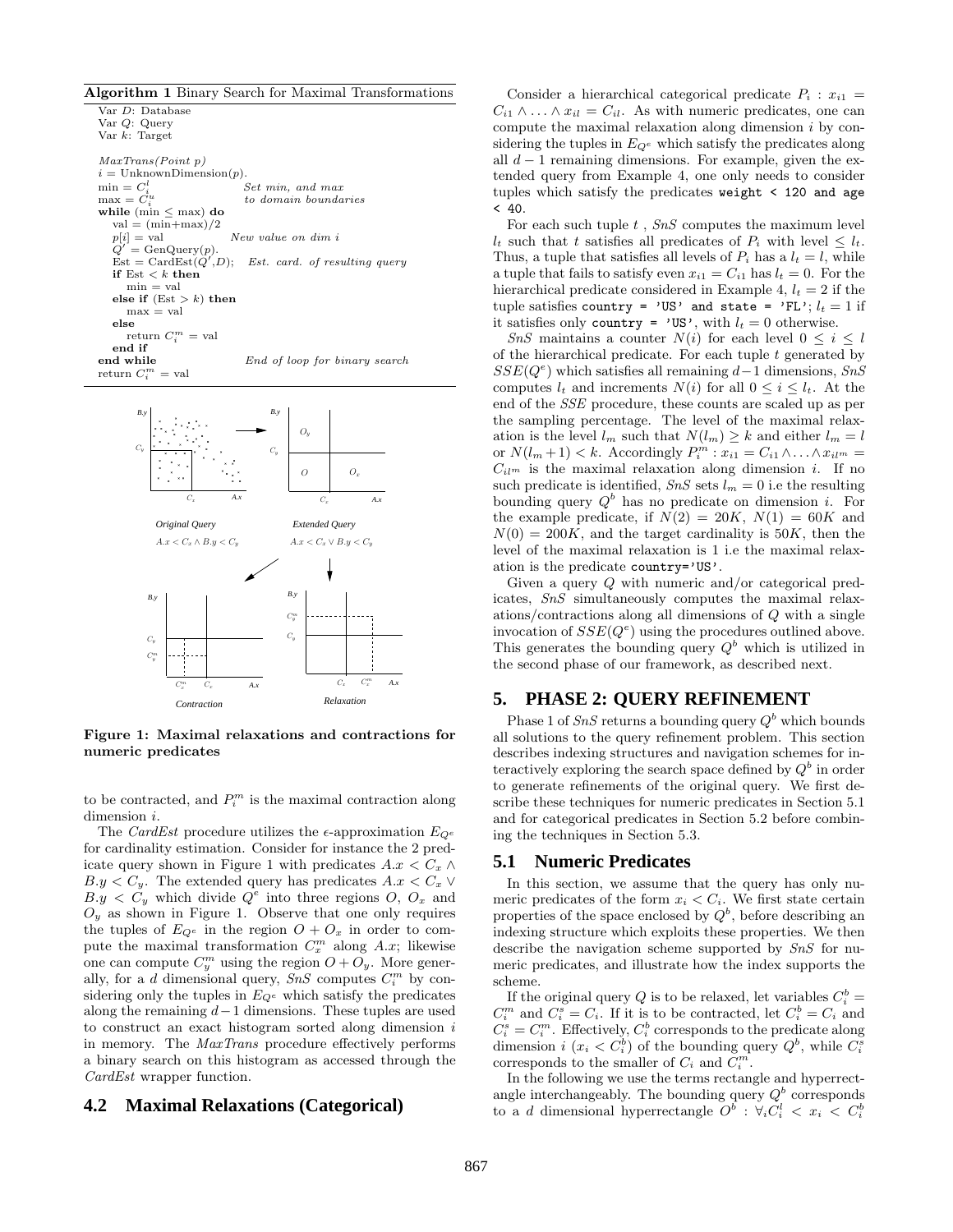

Figure 2: Query Refinement: Phase 2 Every point on the curve in  $O_2^0$  dominates k points

where  $C_i^l$  is the lower bound of the domain of  $x_i$ .

Consider the *d* hyperplanes  $\langle x_i = C_i^s \rangle$ . Each hyperplane splits  $O^b$  into 2 halves, and therefore the hyperplanes along the *d* dimensions result in  $2^d$  smaller rectangles. Out of these  $2<sup>d</sup>$  rectangles, one is of particular interest.

DEFINITION 6. *[Dominant rectangle]*  $(O_d^0)$ : *This is the* rectangle enclosing the region  $\forall i: C_i^s < x_i < C_i^b$ .

PROPERTY 1. Every solution to the query refinement problem is defined by a set of selection predicates corresponding to a point inside the dominant rectangle  $O_d^0$ .

This property holds because  $C_i^s$  corresponds to the maximal contraction along a dimension.

DEFINITION 7. [l-dominated rectangle] (O $_{d}^{l}$ ) Any rectangle for which there exists l dimensions  $L = \{j_1 \dots j_l\}$  such that for any point  $x \in O_d^l$ 

$$
x \in O_d^l \to \forall_{i \in L} x_i < C_i^s
$$

is an l-dominated rectangle.

Unlike the dominant rectangle, an l-dominated rectangle is not unique. For instance, there are 2 1-dominated rectangles in Figure 2.

PROPERTY 2. Any point in  $O_d^0$  dominates any point in  $O_d^l$  along at least l dimensions i.e is larger on l dimensions.

We next describe our index structures, which exploit these properties to optimize space requirements.

## *5.1.1 Index Structure*

| <b>Algorithm 2</b> QuadTree Insertion                 |  |  |
|-------------------------------------------------------|--|--|
| QTInsert(Tree, tup)                                   |  |  |
| if (Tree.isroot) $N++$                                |  |  |
| $Tree. elements++$                                    |  |  |
| UpdateMinMax(Tree.tup);                               |  |  |
| if (Tree.isLeaf $==$ false) then                      |  |  |
| $Child = ComputeChild(tup)$                           |  |  |
| QTInsert(Child, tup)                                  |  |  |
| if (Tree.elements $\langle \alpha N/2 \rangle$ ) then |  |  |
| Merge(Tree,Children)                                  |  |  |
| end if                                                |  |  |
| else                                                  |  |  |
| Insert(tup)                                           |  |  |
| <b>if</b> (Tree.elements $>\alpha N$ ) then           |  |  |
| Split(Tree)                                           |  |  |
| end if                                                |  |  |
| end if                                                |  |  |

In Phase 2,  $SnS$  invokes  $SSE(Q<sup>b</sup>)$  to generate an  $\epsilon$ -approximation  $E_{Q^b}$ . Our procedure constructs an in-memory quadtree on  $E_{Q^b}$  to support fast range counting. The quadtree structure is derived from the adaptive spatial partitioning tree introduced in [17]. Algorithm 2 describes our quadtree insertion algorithm QTInsert. QTInsert maintains a target fraction  $\alpha$ , such that no leaf in the tree may contain more than an  $\alpha$ fraction of the tuples seen  $(N)$ . If a leaf contains more than  $\alpha N$  tuples, it is split into  $2^d$  children. Similarly, if the leaf descendents of an intermediate node together contain less than  $\alpha N/2$  tuples, then the subtree at the node is collapsed into a leaf node. This can happen due to incoming tuples increasing  $N$ . At each node of the quadtree,  $QTInsert$  maintains the min and max values along each dimension over all the tuples in the leaves of the subtree at the node

The space requirements of the quadtree described above can be optimized further. Property 1 asserts that all solutions to the query refinement problem must lie within the dominant rectangle  $O_d^0$ . Given a d dimensional point p' corresponding to a query  $Q'$ , SnS requires the quadtree index to return the number of tuples in  $E_{\mathcal{O}^b}$  that are dominated by  $p'$ . Property 2 asserts that  $p'$  must dominate every point  $p^l$  in  $O_d^l$  along l dimensions. Therefore, for any tuple  $t_{p^l}$ represented by a point  $p^l$  in  $O_d^l$ , one only requires the remaining  $d - l$  dimensions to check whether  $p<sup>l</sup>$  is dominated by p' (i.e whether  $t_{p^l} \in Q'$ ). Since it is possible to discard the  $l$  dominated dimensions, we modify the quadtree index to exploit this property by initially splitting the root node of the tree along the *d* hyperplanes  $\langle x_i = C_i^s \rangle$ . This optimization results in significant space savings. For instance, the quadtree does not keep any attributes of tuples in the d-dominated rectangle  $O_d^d$ , only maintaining a counter for this node.

## *5.1.2 Navigation Scheme*

We now describe the navigation scheme supported by the  $SnS$  framework. Each dimension i of the original query is initially associated with a range  $(C_i^s, C_i^b)$  defined by the original query predicate, and the associated maximal transformation. Our goal is to support an interactive refinement procedure which enables specification of one's preferences on the choice of values of the refined predicates, within the constraints defined by these ranges.

The interactive refinement procedure proceeds in the form of rounds between the user and the SnS framework. Each round consists of the following two steps:

- The user selects an arbitrary predicate  $\mathcal{P}_j : x_j < C_j$ and refines it to a new predicate  $\mathcal{P}'_j : x_j < C'_j$  such that  $C_j^s \leq C_j' \leq C_j^b$  i.e  $C_j'$  lies within the range for dimension  $j$ .
- SnS recomputes the ranges  $(C_i^s, C_i^b)$  for each unrefined dimension *i* conditional on the user's current set of predicate refinements.

Each predicate refinement further constrains the ranges of the remaining unrefined predicates. This process is repeated for d−1 rounds, at which point the final unrefined predicate is fully constrained, and can be computed automatically. We illustrate this interactive refinement procedure through the following example:

Example 6. Consider a query with predicates year < 1960 and age < 25 and salary < 3000 and suppose it returns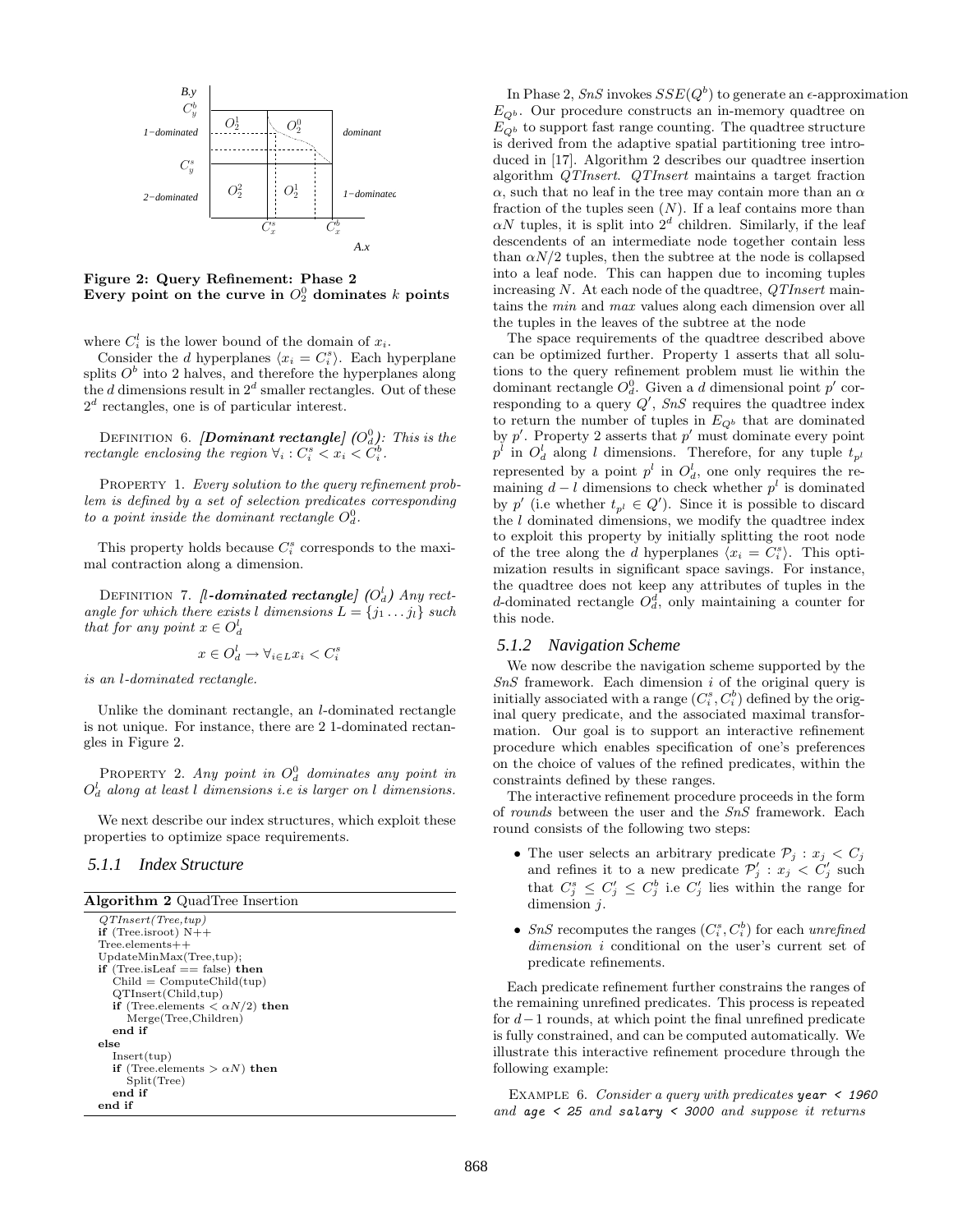too few answers. In Phase 1, SnS computes maximal relaxations (1980, 40, 7000) for year, age, salary respectively. In Phase 2, one may first refine the predicate on age to age < 30. SnS in turn recomputes the ranges of the remaining predicates as year: (1960, 1975) and salary:(3000, 6400). These ranges are smaller than the ranges specified by the initial set of maximal relaxations due to the relaxation of the predicate of age. Given these ranges, one may refine the predicate on year to year  $\leq$  1970. SnS computes the best choice of the final predicate, relaxing it to salary  $\leq$  4100. The final refined query has predicates year < 1970 and age  $<$  30 and salary  $<$  4100.

|     | 1: INumRef()                                                                            |
|-----|-----------------------------------------------------------------------------------------|
|     | 2: for all Dimensions $i$ do                                                            |
|     | 3: $C_i^s = min(C_i, C_i^m); C_i^b = max(C_i, C_i^m)$<br>4: $C_i^b = C_i$<br>5: end for |
|     |                                                                                         |
|     |                                                                                         |
|     | 6: if $\exists i: C_i^m = \infty$ then                                                  |
|     | $7:$ $RecomputeLowers()$                                                                |
|     | $8:$ end if                                                                             |
|     | 9: NumUnRef = $d$                                                                       |
|     | 10: while NumUnRef $> 0$ do                                                             |
|     | 11: $GetUserRef()$                                                                      |
|     | 12: NumUnRef --                                                                         |
|     | 13: for all Unrefined Dimensions $i$ do                                                 |
|     | 14:<br>$C_i^m = MaxTrans(C'_1, \ldots, C'_{i-1}, ?, C'_{i+1}, \ldots, C'_d)$            |
| 15: | if <i>Contraction</i> then $C_i^s = C_i^m$ else $C_i^b = C_i^m$                         |
|     | 16:<br>if NumUnRef = 1 then $C_i' = C_i^m$ ; return;                                    |
| 17: | end for                                                                                 |
|     | 18: end while                                                                           |
|     |                                                                                         |
|     | 19: RecomputeLowers()                                                                   |
|     | 20: for all Dimensions $i$ do                                                           |
|     | 21: $temp = MaxTrans(C_1^b, \ldots, C_{i-1}^b, ?, C_{i+1}^b, \ldots, C_d^b)$            |
| 22: | if temp > $C_i^s$ then $C_i^s$ = temp;                                                  |
|     | $23:$ end for                                                                           |

Algorithm 3 describes the numeric predicate refinement component  $(INumRef)$  of the  $SnS$  framework. INumRef initially defines a range  $(C_i^s, C_i^b)$  for each predicate (as per Property 1). Each predicate refinement made by the user  $(GetUserRef)$ , results in a recomputation of the ranges for each unrefined predicate (lines 13-17). This is performed by calling the MaxTrans procedure (Algorithm 1), setting the unrefined dimension  $i$  as unknown  $('?)$ , with all remaining dimensions j set to either the original  $C'_{j} = C_{j}$  (if unrefined) or the refined  $C'_j$  values. When only one unrefined dimension i remains (line 16),  $INumRef$  automatically refines the associated predicate to its maximal transformation  $C_i^m$ .

The version of MaxTrans utilized by INumRef differs from the description in Algorithm 1 in two minor ways. First, it performs a binary search over the limited range  $(C_i^s, C_i^b)$ . The second difference is that the associated cardinality estimation module CardEst now utilizes the quadtree index on  $E_{\mathcal{O}^b}$  through the function  $QTQuery$  outlined as Algorithm 4. Given a  $d$  dimensional point  $p$ ,  $QTQuery$  computes the number of tuples in the quadtree dominated by p. QTQuery also uses the min and max values associated with each node of the quadtree to avoid unnecessary tree traversals.

Recomputing lower bounds for relaxations: The above discussion assumes that it suffices to recompute only the maximal transformation  $C_i^m$  in each round of the refinement process. While this holds true in general, for certain special cases of query relaxation the lower bound may be too tight to achieve the target cardinality due to highly selective predicates. This is indicated by maximal relaxations for

#### Algorithm 4 Index Querying Procedure

| QTQuery(QuadTree Tree, Point p)                      |
|------------------------------------------------------|
| if $(DominatesOnAllDims(p,Tree.max))$ then           |
| return Tree.elements                                 |
| else if $(DominatesOnOneDim(Tree.min.Point p))$ then |
| return 0                                             |
| end if                                               |
| if (Tree.isLeaf) then                                |
| return CountDominatedPoints(p,Tree.elementsArray)    |
| else                                                 |
| $dom = 0$                                            |
| for all (Child $\in$ Tree. Children) do              |
| $dom+=QTQuery(Child,p)$                              |
| end for                                              |
| end if                                               |
| return dom                                           |

some dimensions being set to infinity. In this case, INumRef recomputes the lowerbounds by calling the RecomputeLowers procedure (Alg 3 lines 19-23). RecomputeLowers invokes  $MaxTrans$  for each dimension  $i$ , with all remaining dimensions j set to their maximal relaxations  $C_j^b$ . If the returned value exceeds the current lower bound  $C_i^s$ , then the lower bound is modified.

Error Guarantees: Our navigation scheme enables a refinement of all but one of the predicates as per user preferences. The final predicate is however refined by INumRef. Let the maximum frequency of a value in dimension  $i$  in the bounding query  $Q_b$  be  $m_i$ . If i is the final dimension refined by SnS, then in the worst case, the resulting refined query will have an absolute error of  $\frac{m_i}{2}$  with respect to the target cardinality. This error is separate from the errors due to cardinality estimation, and is an artifact of our flexible navigation scheme. This also suggests that it is best to leave attributes with uniform distributions and many distinct values as the final unrefined dimension, since these would be expected to have a low value of  $m_i$ .

## **5.2 Hierarchical Categorical Predicates**



Figure 3: Navigation paths for 2 hierarchies (S,C) and  $(G,A)$ 

In this section, we describe the indexing structures and navigation schemes supported by SnS for refining queries with hierarchical categorical predicates only. Since these predicates are equality predicates on categorical domains, one cannot utilize quadtrees and adopt a range shrinking navigation scheme as with numeric predicates. Instead, the SnS framework deploys techniques based on materializing different *navigation paths* on a data cube [15].

Consider a query  $Q$  with  $d$  hierarchical categorical dimensions. Q can be relaxed by roll-up and expansion operations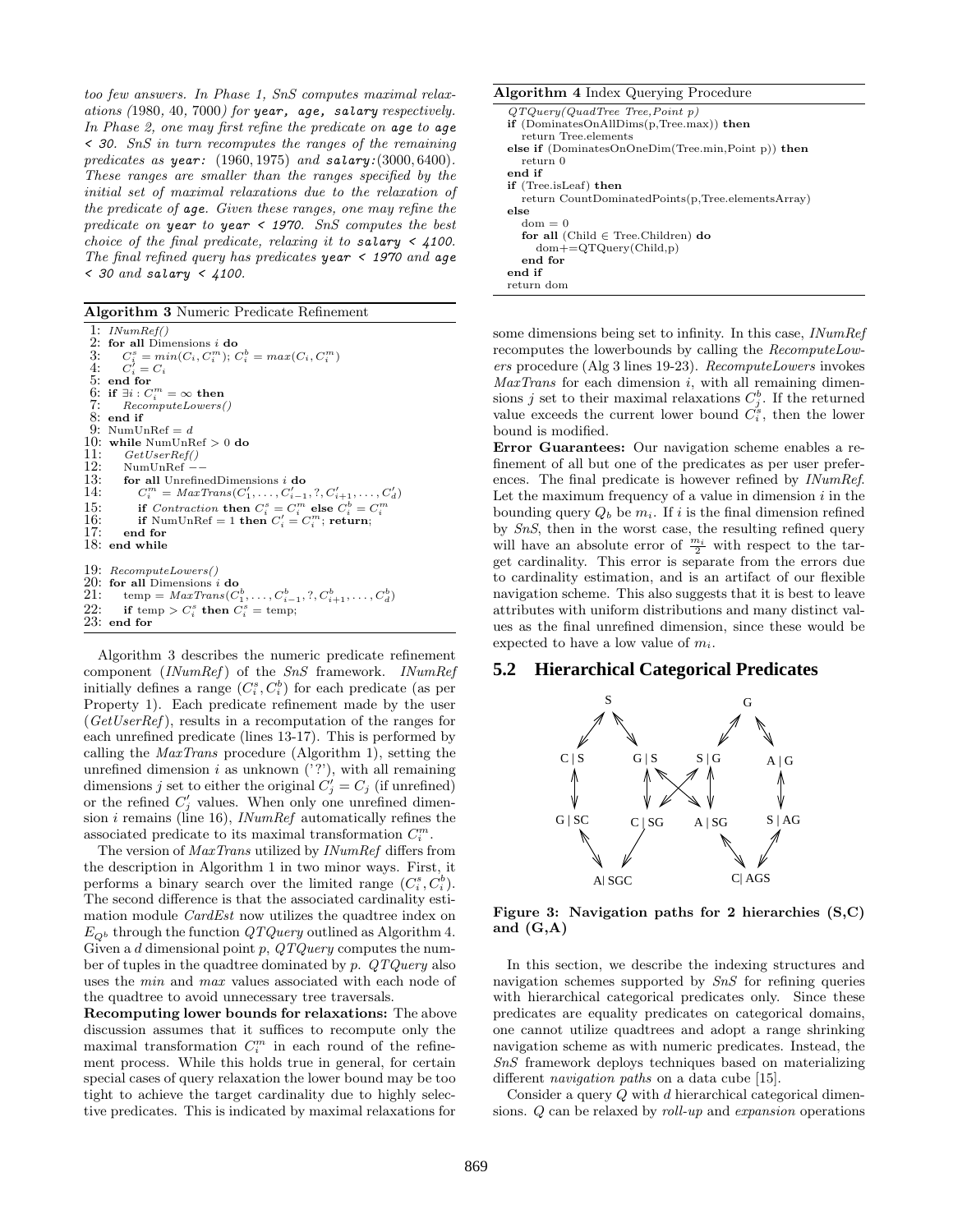applied in an arbitrary order on the upper levels of the categorical hierarchies. Likewise, Q can be contracted by shrinking and drill-down operations applied in an arbitrary order on the lower levels of the hierarchy. We refer to any feasible sequence of such relaxation or contraction operations for refining Q as a navigation path or NavPath. For example, given two two-level hierarchies (State(S), City(C)) and (Genre(G),  $Artist(A)$ ), the possible  $NavPaths$  for relaxation/contraction are illustrated in Figure 3. In the figure, an entry along a navigation path (NavEntry) of the form G|SC represents a relaxation/contraction operation on dimension  $G$ , with predicates on  $S$  and  $C$  unchanged, and no predicate on A.

## *5.2.1 Index Structure*

| <b>Algorithm 5</b> Constructing CFDs |                                                                         |  |
|--------------------------------------|-------------------------------------------------------------------------|--|
|                                      | 1: List NavPaths = $CreateNavPaths()$                                   |  |
|                                      |                                                                         |  |
|                                      | 2: HistInsert(Tuple Tup)                                                |  |
|                                      | $3:$ List HistEntries = NULL                                            |  |
|                                      | 4: for all NavEntry $Nav \in \text{NavPaths}$ do                        |  |
| 5:                                   | child $\text{Attr} = \text{ExtractChild}(\text{Attr}(Nav, \text{Tup}))$ |  |
| $rac{6}{7}$                          | $HistEntry\ parent = GetParent(Entries, Nav)$                           |  |
|                                      | <b>if</b> has Child (parent, child Attr) then                           |  |
| 8:                                   | $HistEntry \ child = GetChild(parent, childAttr);$                      |  |
| 9:                                   | else                                                                    |  |
| 10:                                  | $HistEntry \ child = AddChild(parent, childAttr);$                      |  |
| 11:                                  | end if                                                                  |  |
| 12:                                  | $child$ freq $++$                                                       |  |
| 13:                                  | Entries.add(child)                                                      |  |
| 14:                                  | end for                                                                 |  |

As with numeric predicates,  $SnS$  invokes  $SSE(Q<sup>b</sup>)$  in order to generate an in-memory  $\epsilon$ -approximation  $E_{\mathcal{O}^b}$  for the purposes of cardinality estimation. The goal of our indexing structure is to support fast cardinality estimation for the operations of relaxing or contracting a hierarchical predicate by utilizing  $E_{Q^b}$ . SnS accomplishes this by maintaining conditional frequency distributions (CFDs) for each NavEntry along any possible NavPath for relaxation or contraction.

Algorithm 5 describes our procedure for constructing CFDs as exact histograms over  $E_{\mathcal{O}^b}$ . Given a query Q with d hierarchies, function CreateNavPaths constructs the possible NavPaths for query refinement. Having identified the navigation paths, SnS invokes function HistInsert for each tuple Tup produced by  $SSE(Q^b)$ . HistInsert traverses the Nav-Paths in a breadth-first top-down fashion. Each NavEn $try$  encountered encodes a particular CFD; for instance  $G|S$ represents the frequency distribution of Genre conditional on a given value of the State predicate. Given a NavEntry, HistInsert identifies the appropriate parent and child histogram entries (*HistEntry*) and increments the frequency of the child accordingly. For instance, given a tuple with Genre='Pop' and State = 'Fl', for  $NavEntry$  G|S, HistInsert (a) identifies the parent HistEntry for State =  $'F1'$  $(b)$  looks up its children for a *HistEntry* corresponding to Genre='Pop', creating a new *child* if necessary and  $(c)$  increments the frequency count of the child.

## *5.2.2 Navigation Scheme*

As with numeric predicates,  $SnS$  supports a navigation scheme for hierarchical categorical predicates which proceeds in the form of rounds. The process begins with all predicates as in the original query. In each round:

• The user selects an arbitrary hierarchical predicate,

and either rolls-up/expands the predicate (in the case of relaxation) or drills-down/shrinks it (for contractions).

•  $SnS$  identifies the current position of the user along the NavPaths, and displays the appropriate set of CFDs for any possible next refinement step, utilizing the index structure.

This process continues until either  $(a)$  the refined query exceeds the target cardinality (for relaxations) or falls below the target cardinality (for contractions) or  $(b)$  one identifies a final predicate, for which SnS computes an appropriate relaxation or contraction to best satisfy the target cardinality. We illustrate this process through the following example featuring only drill-down operations:

EXAMPLE 7. Consider a query with initially no predicates which is to be contracted to a target cardinality of 50K tuples along the hierarchies  $(S, C)$  and  $(G, S)$ . SnS initially presents frequency distributions on State e.g ('FL', 10M), ('CA',  $7M$ ),..., and Genre e.g ('rock', 5M), ('pop', 3M), .... One may then select  $State = 'FL'.$  In response,  $SnS$ presents frequency distributions on city e.g ('Miami',  $800K$ ), ('Tampa',  $400K$ ), ... and genre e.g. ('rock', 2M), ('pop',  $1M)$ , .... These distributions are conditional on the selection of State='FL'. This process is repeated, with one possibly selecting genre='Rock' and  $artist='Coldplay'.$  The final predicate for attribute  $city$  is computed by SnS as  $city='Miam'$ OR city='Tampa' OR city='Alachua'.

Identifying the appropriate set of CFDs to display is straightforward At each round of the refinement process, the user is at some NavEntry, with the current set of predicate refinements corresponding to an associated HistEntry hist. Therefore for roll-ups, SnS needs to display frequencies of the parents of hist. Similarly, drill-downs require displaying frequency distributions of the children of hist. Likewise, expansion and shrinking require displaying the frequency distributions of the siblings of hist and of its children respectively.

We now describe how  $SnS$  refines the final predicate. Refining the final predicates: Suppose the final predicate to be refined is on attribute  $x_i$  with possible values  $C_i^1, \ldots, C_i^n$  with associated (through  $HistEntries$ ) conditional frequency estimates  $f_i^1, \ldots, f_i^n$  respectively. The goal of this step is to *disjunctively* select a subset  $J = j_1, \ldots, j_r$  of these *n* values such that  $\sum_{j\in J} f_i^j \approx k$ . This is the subset-sum problem, which is known to be NP-hard. Although polynomial time approximation schemes exist for this problem [18, 25], we implement a greedy 2-optimal approximation algorithm [25] described as Algorithm 6. This approximation guarantee is a worst-case guarantee, and in practice the greedy algorithm works extremely well.

Procedure FinalPred (Algorithm 6) takes as input a list of possible values  $C_i^1, \ldots, C_i^n$  for the final predicate sorted in decreasing order of their frequency  $f_i^j$ . FinalPred greedily adds new values to the current set (CurrSet) of values unless the associated sum CurrSum exceeds the target cardinality. The procedure ensures that CurrSum is guaranteed to be  $\leq k$ . Additionally, *FinalPred* maintains the greedy set *Cur* $rBigSet$  with minimal error which has a sum  $CurrBigSum$  $> k$ . FinalPred returns either of CurrSet or CurrBigSet having minimum error.

To summarize, SnS supports a navigation scheme based on roll-ups/expansions or drill-downs/shrinking along mul-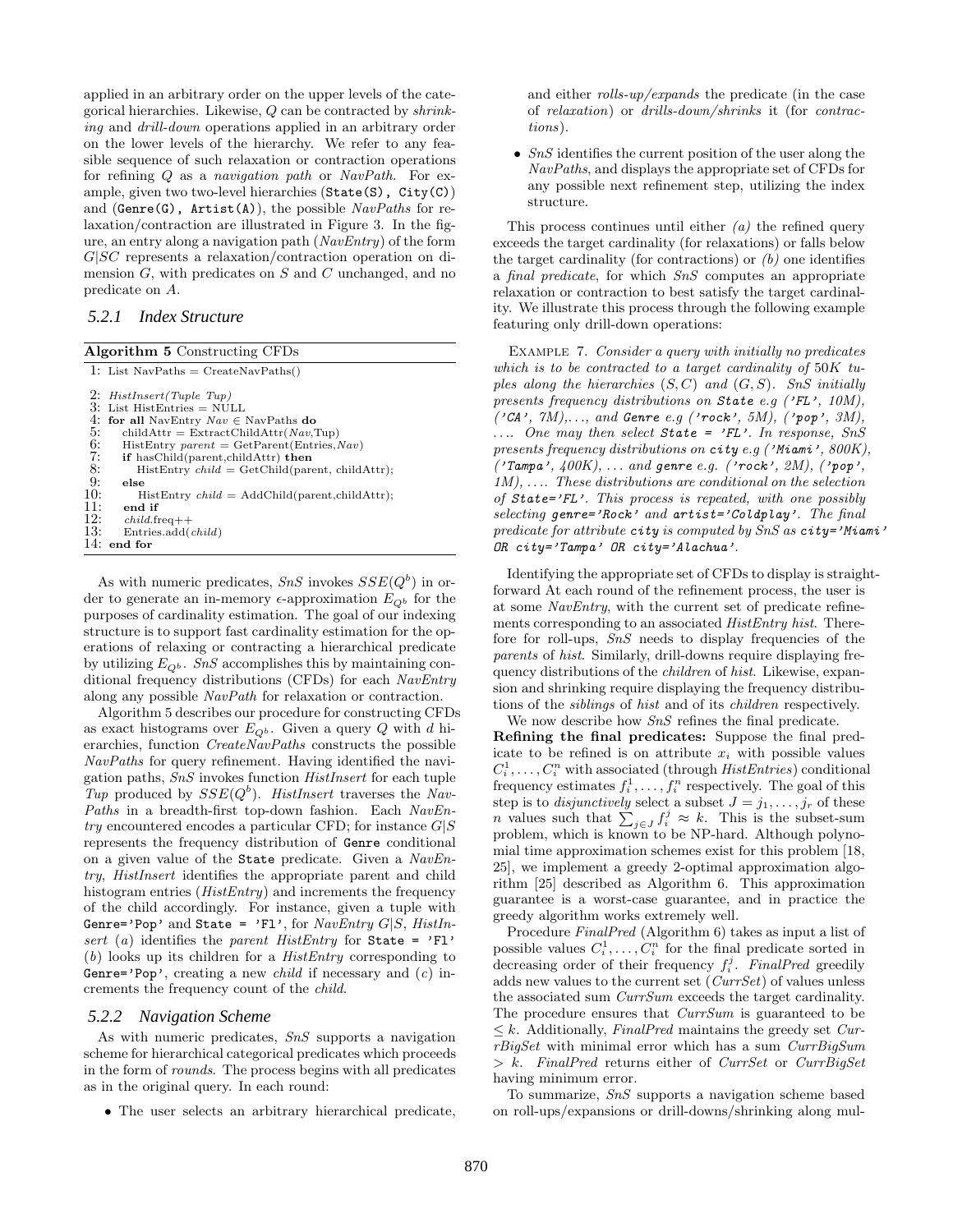#### Algorithm 6 Refining the Final Predicate

FinalPred(SortedList values)  $CurrSet = NULL$ ;  $CurrSum = 0$ ;  $CurrBigSet = NULL$ ;  $CurrBigSet$  $Sum = 0$ : for all  $(C_i^j, f_i^j) \in$  values do if CurrSum  $+f_i^j \leq k$  then  $\text{CurrSet}.\text{add}(C_i^j)$ CurrSum + =  $f_i^j$ else if | CurrSum + $f_i^j - k$ | < | CurrBigSum − $k$ | < then CurrBigSet = CurrSet +  $C_i^j$ CurrBigSum = CurrSum  $+f_i^j$ . end if end for return minErr(CurrSet,CurrBigSet)

tiple navigation paths for a set of hierarchies. It supports these operations by maintaining conditional frequency distributions along all such possible navigation paths

# **5.3 Combining the techniques**

In the previous two sections, we have described index structures and navigation schemes for queries with only numeric, and only hierarchical categorical predicates. In this section, we illustrate how these techniques can be combined for queries with both numeric and categorical predicates.

#### *5.3.1 Index Structure*

The goal of the index structure is to efficiently support cardinality estimation for range and equality queries over multidimensional categorical and numeric data. The index is built on the  $\epsilon$ -approximation  $E_{\mathcal{O}^b}$  generated by the SSE procedure.

 $SnS$  combines the quadtree index (for numeric predicates) and navigation path index (for categorical hierarchies) by adding a quadtree to each histogram entry  $(HistEntry)$  to represent the numeric dimensions of the tuples corresponding to the HistEntry. This is accomplished by adding an extra function call QTInsert(child.Tree,Tup) after line 13 of the HistInsert procedure in Algorithm 5. Thus, for instance, the numeric attributes for all tuples with state='FL' are indexed by a quadtree associated with the corresponding HistEntry. Additionally, SnS maintains a global quadtree which indexes all tuples in the bounding query. This index structure suffices to provide fast cardinality estimates for any  $Q' \subseteq Q^b$ .

#### *5.3.2 Navigation Scheme*

The navigation scheme for queries with both numeric and categorical predicates remains essentially unchanged. As before, refinement proceeds in rounds. In each round:

- The user selects either a numeric or categorical predicate and refines it to a new value.
- SnS responds by updating the ranges for unrefined numeric predicates, and the appropriate CFDs for the categorical predicates.

Suppose a numeric predicate  $P_i : x_i \leq C_i$  is refined to a new value  $C_i'$ . SnS recomputes the ranges of the remaining unrefined predicates by calling the MaxTrans procedure (Algorithm 1). For the categorical predicates, the relevant CFDs are updated by calling the QTQuery procedure (Algorithm 4) for the quadtrees associated with each HistEntry. Likewise, a similar procedure is adopted when a hierarchical categorical predicate is relaxed or contracted.

# **6. EVALUATION**

In this section, we describe an implementation and experimental evaluation of our refinement framework

We have instantiated the SSE procedure in the Postgresql 8.0 database system, and implemented the SnS framework as a Java based frontend. SnS communicates with SSE through the JDBC layer and network sockets. Each query Q submitted for refinement results in two invocations of the SSE layer, once for the extended query  $Q^e$ , and once for the bounding query  $Q^b$ . Our instantiation of SSE utilizes precomputed random samples on base relations. In our evaluation, the SSE procedure is halted when it generates an  $\epsilon$ -approximation of size 5000 tuples, with a sampling threshold of at most 5%. Varying the sample size (provided it isn't too low) did not have a significant affect on the cardinality estimates.

We conducted experiments on three different test databases. The primary test database is a 2.5 GB database generated using the DMV data generator [24]. The DMV dataset consists of 4 tables. The table sizes of *Owner* (O) and *Car* (C) are 2.5 million tuples; the size of *Demographics*  $(D)$  is approximately 3.6 million tuples; and the size of Accidents (A) is approximately 10.7 million tuples. The dataset was generated with the correlations flag set on. This produces many interesting correlations between columns on different tables. which makes cardinality estimation highly challenging. Additionally, we also performed experiments on two TPC-H databases of size 1 GB each. One of them is the standard TPC-H database generated as per the benchmark specification. Since this database consists of uniformly distributed data, we also generated a TPC-H database with zipfian skew  $Z = 1$  using a publicly available tool [9].

To simulate user interaction with the system, we implemented an external function which randomly refines predicates (within the constraints imposed by the framework) at each round of the refinement process. In our experiments we plot the relative error of the refined queries, which is defined as

$$
Err = \frac{|RefinedQueryCard. - TargetCard.|}{TargetCard.}
$$

The experimental evaluation was conducted on a lightly loaded machine running Suse Linux with 4 GB memory and 3.60GHz clock speed.

## **6.1 Accuracy Experiments**



Figure 4: Single Query Varying Target

Figure 4 describes the results of an experiment using the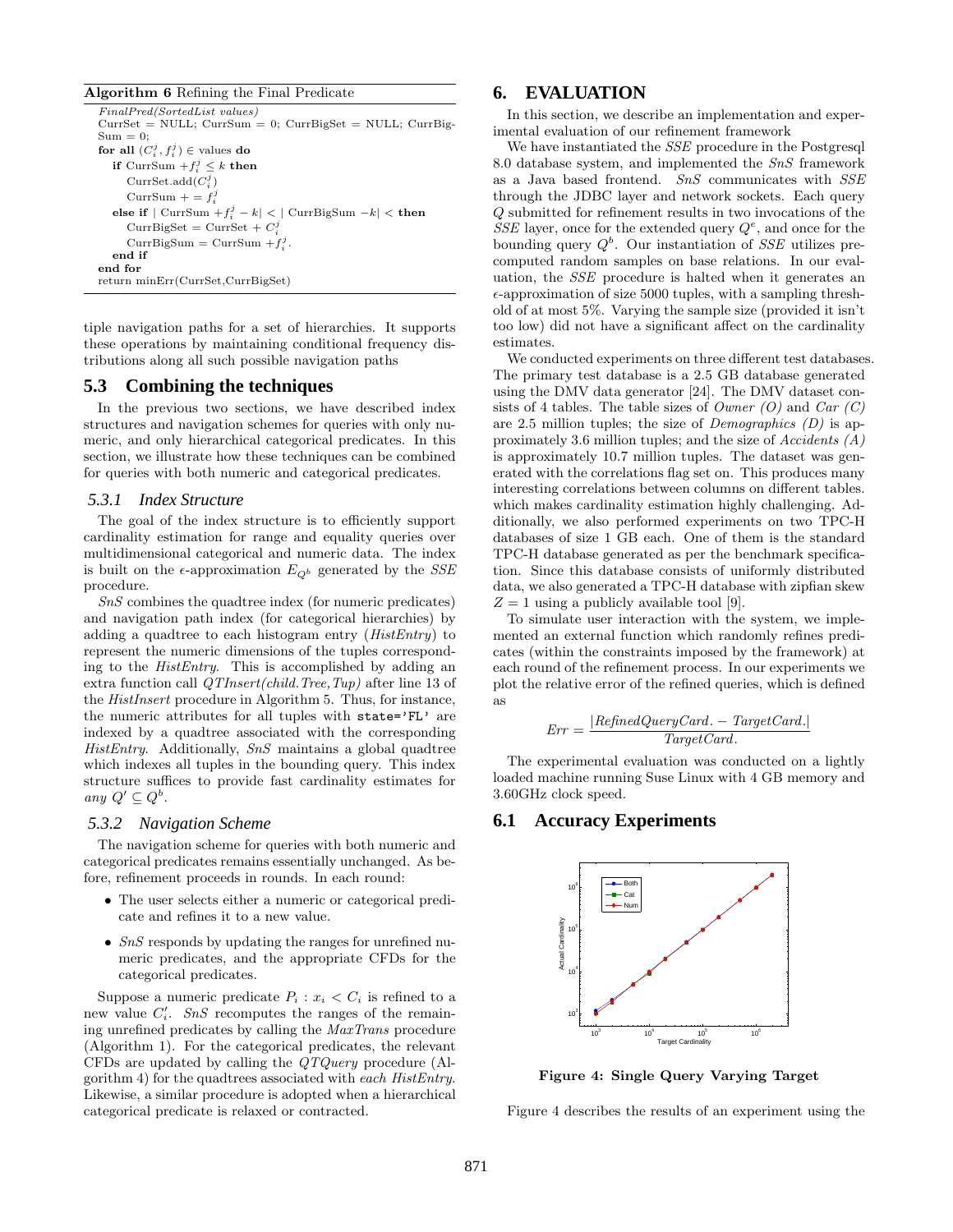DMV database in which we fixed the original query, and varied the target cardinality. We generated 3 initial queries. The query marked as Num is a 3 table join query with 3 numeric range predicates, and original cardinality of approximately 600K. The query marked as Cat is a 3 table join query with 2 categorical predicates, each a part of a 3 level hierarchy. Its original cardinality is approximately  $250K$ . The query marked as Both is a 3 table join query with 3 numeric and 2 categorical predicates and original cardinality approximately 125K. We varied the target cardinality from 1K (low selectivity) to 2M (high selectivity) tuples and plot the cardinality of the queries generated by our system with respect to the target cardinality. As can be seen, our technique generates queries that approximately satisfy the target cardinality constraints for a wide range of target and initial query cardinalities.



Figure 5: Multiple Query Varying Targets

In our next experiment, we generated three random workloads of 50 queries each defined on the DMV database having numeric (Num), categorical (Cat), and both numeric and categorical (Both) predicates respectively. Each query in each workload is refined to target cardinalities of 10K, 100K and 1M tuples. We plot the average errors for each workloadtarget cardinality combination in Figure 5. As can be seen, the average errors are low except for the case of queries with categorical predicates only, and a low target cardinality (10K). This is primarily due to the underlying data distribution which prevents contraction to the target cardinality. For instance, consider a query with predicates make = 'Porsche' and country = 'GM', and cardinality  $186K$  tuples, which is to be contracted to 10K tuples. Given two categorical hierarchies (make, model, color) and (country, state, city), the best that any query refinement algorithm can do on the underlying DMV database is to contract the query to  $40K$  tuples (model = 'Carrera' and color = 'red' and city = 'Berlin' and state = 'Berlin'). Further contraction of this query is not possible.

In our next experiment, we examine the effects of the size of the domains on which categorical predicates are defined. For the experiment shown in Figure 6, we generated 50 queries with 3 categorical predicates defined on domains with 4, 20 and 197 distinct values on the DMV database. Each query in the workload has a cardinality less than 100K. We invoke  $SnS$  to relax each query to target cardinalities: 100K, 200K and 300K tuples. We consider each predicate to form a single level hierarchy, resulting in  $3! = 6$  possible navigation paths for query relaxation. Each query is relaxed by rolling up along every possible navigation path, with the



Figure 6: Varying  $#$  Distinct Values for relaxation

final predicate selected using the subset sum procedure FinalPred (Algorithm 6). In Figure 6, we plot the average error with respect to the domain size of the final predicate.

As can be seen from Figure 6, the average errors for small (4) and large (197) sized domains are higher. For small domains, this higher error is due to the fact that disjunctively adding or removing an additional predicate can significantly change the query cardinality. This leads to a coarse degree of control over the cardinality of the refined query. At the other extreme, for large domains, the FinalPred procedure has a much finer degree of control on query cardinality. However attributes with a large number of distinct values often have many low frequency values, for which cardinality estimation may be difficult. This illustrates an interesting tradeoff for categorical domains, in which we need to balance the finer degree of control provided by large domains, with the associated higher relative errors in cardinality estimates for the many low frequency values present. We note that a similar tradeoff does not arise in numeric predicates, since one does not require cardinality estimates for each distinct value within a range, but for the range as whole.



Figure 7: Varying dimensions and skew

In our next experiment illustrated in Figure 7, we examine the effects of varying the number of predicates (dimensions), and the skew of the underlying data on the accuracy of our refinement procedures for numeric predicates. We generate workloads of 5 table joins defined on TPCH tables, with 2, 3, 5 and 7 numeric predicates, with each workload having 50 queries. The target cardinality was fixed at 100K tuples. We plot the average error for each workload over both the uniform  $(Z=0)$  and skewed  $(Z=1)$  data. As can be seen, the errors are uniformly low  $\left($  < 1%) and are not significantly